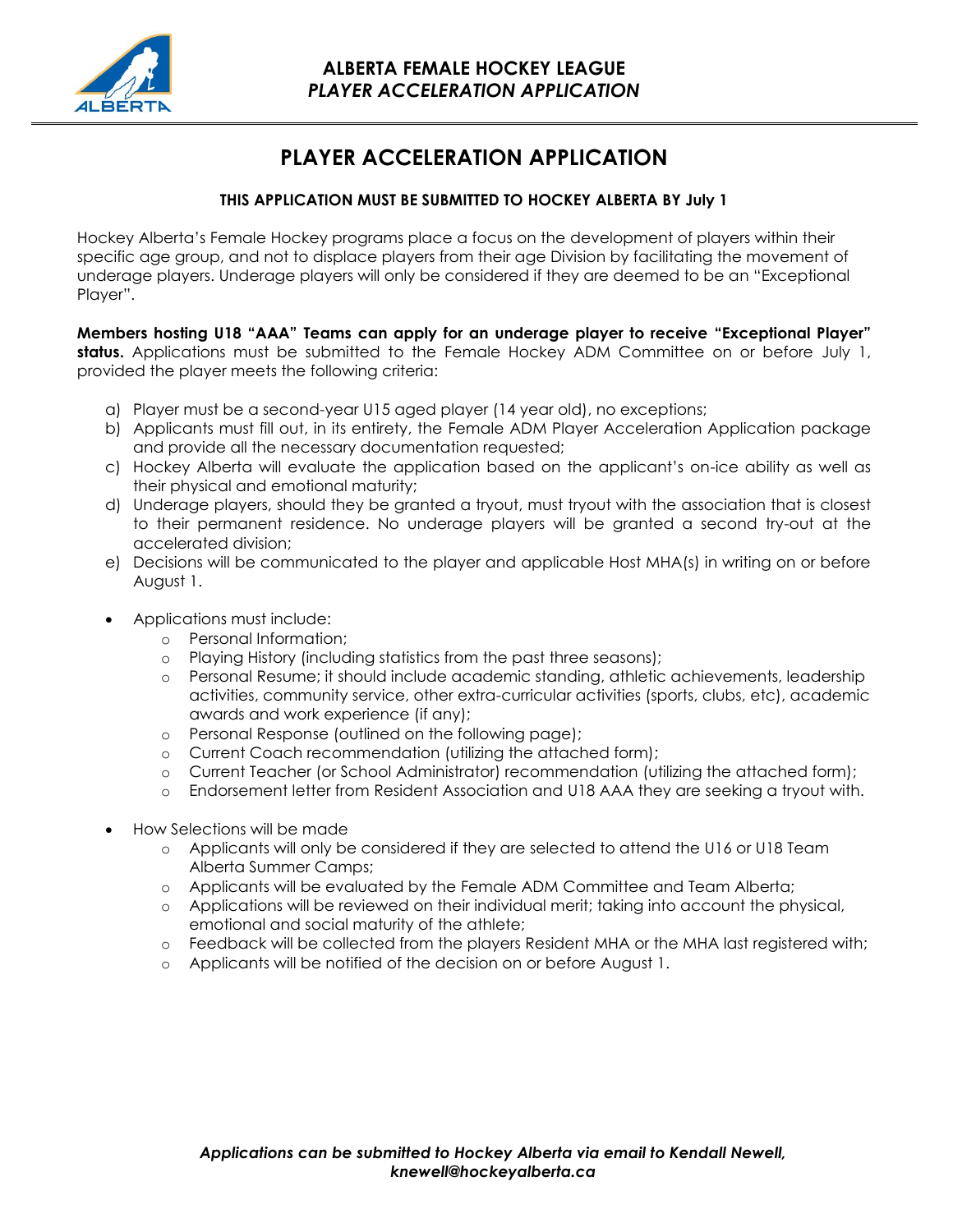

## **ALBERTA FEMALE HOCKEY LEAGUE** *PLAYER ACCELERATION APPLICATION*

#### **Player's Information:**

| Date of Birth: The Contract of Birth: The Contract of Birth:                                                                                                                                                                   |                                                                                                                                                                                                                                      |                                                                                                                                                                                                                                |
|--------------------------------------------------------------------------------------------------------------------------------------------------------------------------------------------------------------------------------|--------------------------------------------------------------------------------------------------------------------------------------------------------------------------------------------------------------------------------------|--------------------------------------------------------------------------------------------------------------------------------------------------------------------------------------------------------------------------------|
| Last Name: the contract of the contract of the contract of the contract of the contract of the contract of the contract of the contract of the contract of the contract of the contract of the contract of the contract of the |                                                                                                                                                                                                                                      | Middle Initial: <u>Community Middle</u>                                                                                                                                                                                        |
|                                                                                                                                                                                                                                | City: the contract of the contract of the contract of the contract of the contract of the contract of the contract of the contract of the contract of the contract of the contract of the contract of the contract of the cont<br>AB | PC: the contract of the contract of the contract of the contract of the contract of the contract of the contract of the contract of the contract of the contract of the contract of the contract of the contract of the contra |
| Resident MHA: The contract of the contract of the contract of the contract of the contract of the contract of the contract of the contract of the contract of the contract of the contract of the contract of the contract of  | Current Team: the contract of the contract of the contract of the contract of the contract of the contract of the contract of the contract of the contract of the contract of the contract of the contract of the contract of        |                                                                                                                                                                                                                                |

#### **PERSONAL RESPONSE:**

## **Please complete the following the Personal Response Question on a separate document. Only typed submissions will be accepted, Word or PDF format.**

What are your long-term goals (in hockey, career, etc.) and what characteristics do you have that will help you achieve your goals? Within your response, please provide specific examples to support the characteristics you have described.

### **PLAYING HISTORY:**

Please complete the information for the past three seasons (you may provide more if you wish)

| Season | Team | Category/Level | <b>Statistics</b> | Individual/Team<br><b>Accomplishments</b> |
|--------|------|----------------|-------------------|-------------------------------------------|
|        |      |                |                   |                                           |
|        |      |                |                   |                                           |
|        |      |                |                   |                                           |
|        |      |                |                   |                                           |
|        |      |                |                   |                                           |
|        |      |                |                   |                                           |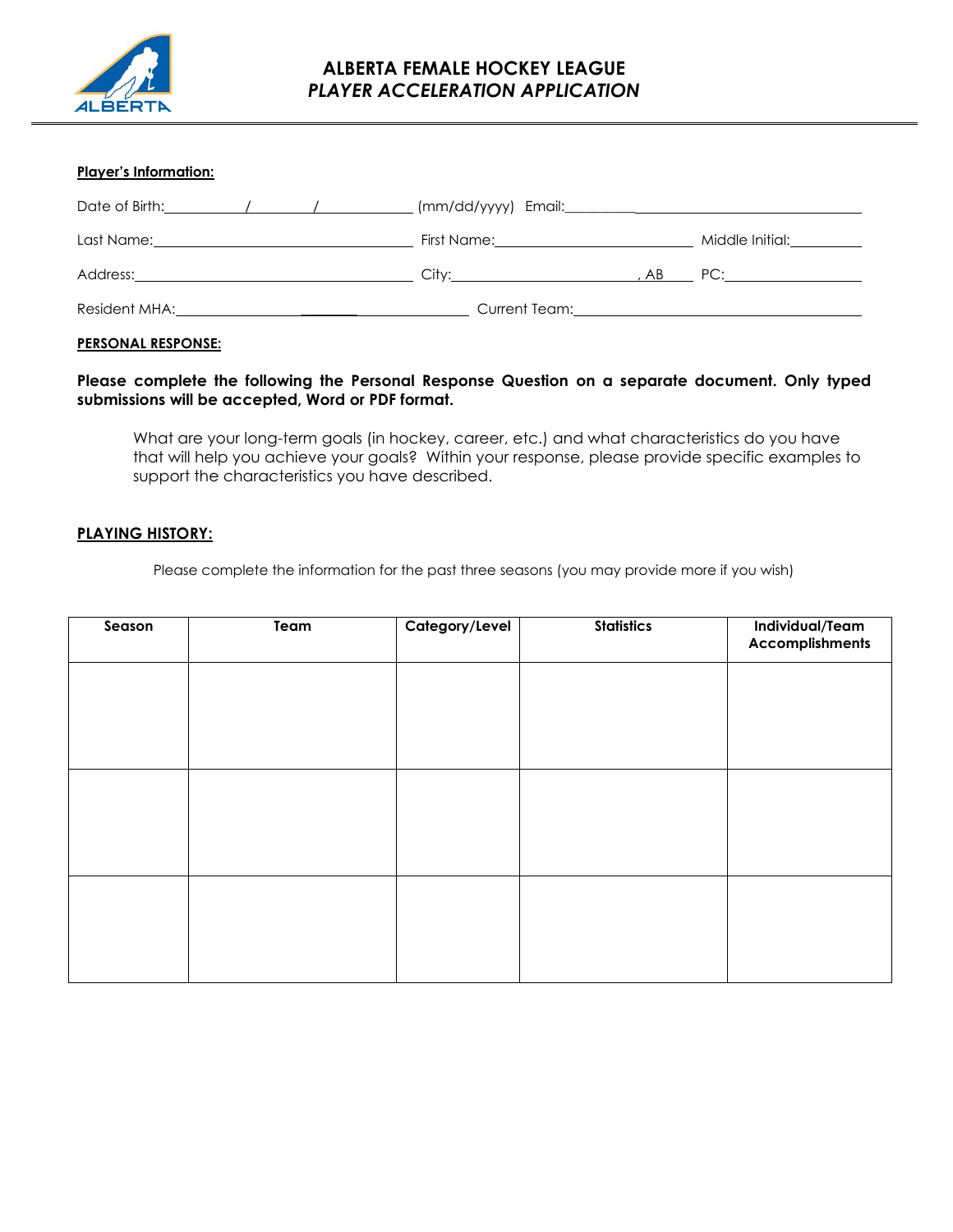

**Player's Information:**

# **ALBERTA FEMALE HOCKEY LEAGUE** *PLAYER ACCELERATION APPLICATION*

**COACH RECOMMENDATION FORM** DATE:

| Last Name:     | First Name:    | Middle Initial: |
|----------------|----------------|-----------------|
| Coaches Name:  | Current Team:  |                 |
| Coaches email: | Coaches Phone: |                 |

| Coachability                                                                  |  |  |  |  | 2 3 4 5 6 7 8 9 10   |
|-------------------------------------------------------------------------------|--|--|--|--|----------------------|
| Does the player accept coaches feedback, work on areas discussed and          |  |  |  |  |                      |
| respect the coaching staff?                                                   |  |  |  |  |                      |
| <b>Motivation</b>                                                             |  |  |  |  | 1 2 3 4 5 6 7 8 9 10 |
| The degree to which they are driven to achieve the goals the player sets      |  |  |  |  |                      |
| forth                                                                         |  |  |  |  |                      |
| <b>Effort</b>                                                                 |  |  |  |  | 1 2 3 4 5 6 7 8 9 10 |
| Is the player consistent in their effort; whether it is a practice or a game? |  |  |  |  |                      |
| <b>Team Work</b>                                                              |  |  |  |  | 1 2 3 4 5 6 7 8 9 10 |
| Are they a team player? Do they get along well with their teammates,          |  |  |  |  |                      |
| coaches, and others associated with the team?                                 |  |  |  |  |                      |
| <b>Self Awareness</b>                                                         |  |  |  |  | 1 2 3 4 5 6 7 8 9 10 |
| Are they capable of understanding the impact they have on their               |  |  |  |  |                      |
| teammates and those around them?                                              |  |  |  |  |                      |
| Leadership                                                                    |  |  |  |  | 1 2 3 4 5 6 7 8 9 10 |
| Has the player demonstrated leadership attributes among their peers?          |  |  |  |  |                      |
| Persistence                                                                   |  |  |  |  | 1 2 3 4 5 6 7 8 9 10 |
| Is this player capable of staying on track despite any obstacles that might   |  |  |  |  |                      |
| bob nbs                                                                       |  |  |  |  |                      |
| Integrity                                                                     |  |  |  |  | 1 2 3 4 5 6 7 8 9 10 |
| Is their pattern of behavior consistent with being honest and authentic?      |  |  |  |  |                      |
| <b>Social Skills</b>                                                          |  |  |  |  | 1 2 3 4 5 6 7 8 9 10 |
| Are they able to build and maintain relationships with peers?                 |  |  |  |  |                      |
| Optimism                                                                      |  |  |  |  | 1 2 3 4 5 6 7 8 9 10 |
| Is this player able to see the good in those around them? Do they bring       |  |  |  |  |                      |
| out the best others?                                                          |  |  |  |  |                      |
| Citizenship/Community                                                         |  |  |  |  | 1 2 3 4 5 6 7 8 9 10 |
| Do they give back to their surrounding community and make a positive          |  |  |  |  |                      |
| impact for others?                                                            |  |  |  |  |                      |
| <b>Overall Assessment</b>                                                     |  |  |  |  | 1 2 3 4 5 6 7 8 9 10 |
| Are they a mature, responsible citizen who makes a positive impact on         |  |  |  |  |                      |
| those around them?                                                            |  |  |  |  |                      |
| <b>Additional comments</b>                                                    |  |  |  |  |                      |
|                                                                               |  |  |  |  |                      |
|                                                                               |  |  |  |  |                      |
|                                                                               |  |  |  |  |                      |

Coaches Name(Printed): *Signature:*

**ON A SEPARATE SHEET OF PAPER:** Please provide any additional information about the applicant that you feel would compliment this application.

*Coaches, please submit this recommendation form directly to Hockey Alberta via email to Kendall Newell, knewell@hockeyalberta.ca*